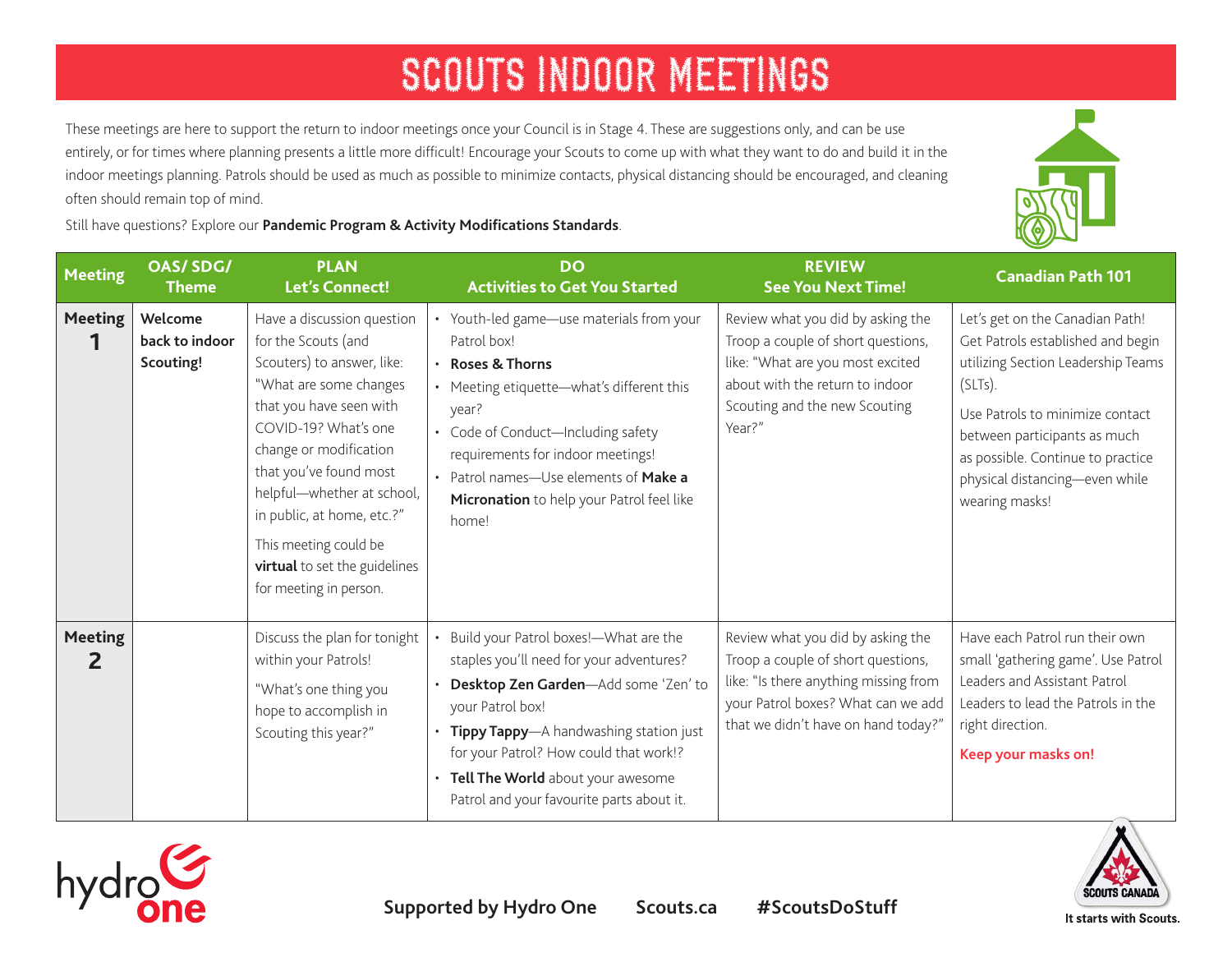| <b>Meeting</b>      | <b>OAS/SDG/</b><br><b>Theme</b>                                                            | <b>PLAN</b><br><b>Let's Connect!</b>                                                                                                                                                                                                                         | <b>DO</b><br><b>Activities to Get You Started</b>                                                                                                                                                                                                                                                                                                                   | <b>REVIEW</b><br><b>See You Next Time!</b>                                                                                                                                                                                                                                 | <b>Canadian Path 101</b>                                                                                                                                                                                                   |
|---------------------|--------------------------------------------------------------------------------------------|--------------------------------------------------------------------------------------------------------------------------------------------------------------------------------------------------------------------------------------------------------------|---------------------------------------------------------------------------------------------------------------------------------------------------------------------------------------------------------------------------------------------------------------------------------------------------------------------------------------------------------------------|----------------------------------------------------------------------------------------------------------------------------------------------------------------------------------------------------------------------------------------------------------------------------|----------------------------------------------------------------------------------------------------------------------------------------------------------------------------------------------------------------------------|
| <b>Meeting</b><br>3 | $SDG$ #9-<br>Industry,<br>Innovation and<br>Infrastructure<br><b>Scouts</b><br>Engineering | Discuss the plan for tonight<br>-break into Patrols!<br>"What's new in STEM?<br>What does STEM stand for,<br>and what activities could<br>you do to explore?"                                                                                                | Youth-led game-use materials from your<br>Patrol box!<br>· Amazing Bridges<br><b>Build Your Own Rollercoaster</b><br>• Invention Master-If you could invent<br>anything, what would it be?<br>Take a picture of your creations and put<br>yourself on the interactive Scouts for<br>Sustainability map!                                                             | Review what you did by asking the<br>Troop a couple of short questions,<br>like: "If you could invent anything in<br>the world, what would it be? Why?"                                                                                                                    | Have the Section Leadership<br>Team meet to discuss ideas and<br>plans from their Patrols to help<br>plan upcoming meetings. Troop<br>Leader(s) should take on the<br>meeting planning discussions.<br>Keep your masks on! |
| <b>Meeting</b><br>4 | Scout<br>Technology                                                                        | Discuss the plan for tonight<br>-Patrol Leaders and<br>Assistant Patrol Leaders<br>should lead the discussions.<br>"What's your favourite<br>creative activity? Writing,<br>drawing, graphic design,<br>singing? How do you get<br>your creativity flowing?" | Youth-led game-use materials from your<br>Patrol box!<br>• Canada Learning Code-Learn to code with<br>a virtual session.<br>• Get creative! Have you ever made stop<br>motion? Start Making Stop Motion.<br>Check it out!<br>Build a Scale Model. Can you build a<br>replica of your meeting spot, and each<br>Patrol corner? What about a scale model<br>campsite? | Review what you did by asking the<br>Troop a couple of short questions,<br>like: "What's one creative skill that<br>you'd like to continue working on?"<br>Use the Personal Achievement<br><b>Badge Portal</b> to find some activities<br>to keep building on your skills! | Have the Section Leadership<br>Team meet to discuss ideas and<br>plans from their Patrols to help<br>plan upcoming meetings. Troop<br>Leader(s) should take on the<br>meeting planning discussions.<br>Keep your masks on! |

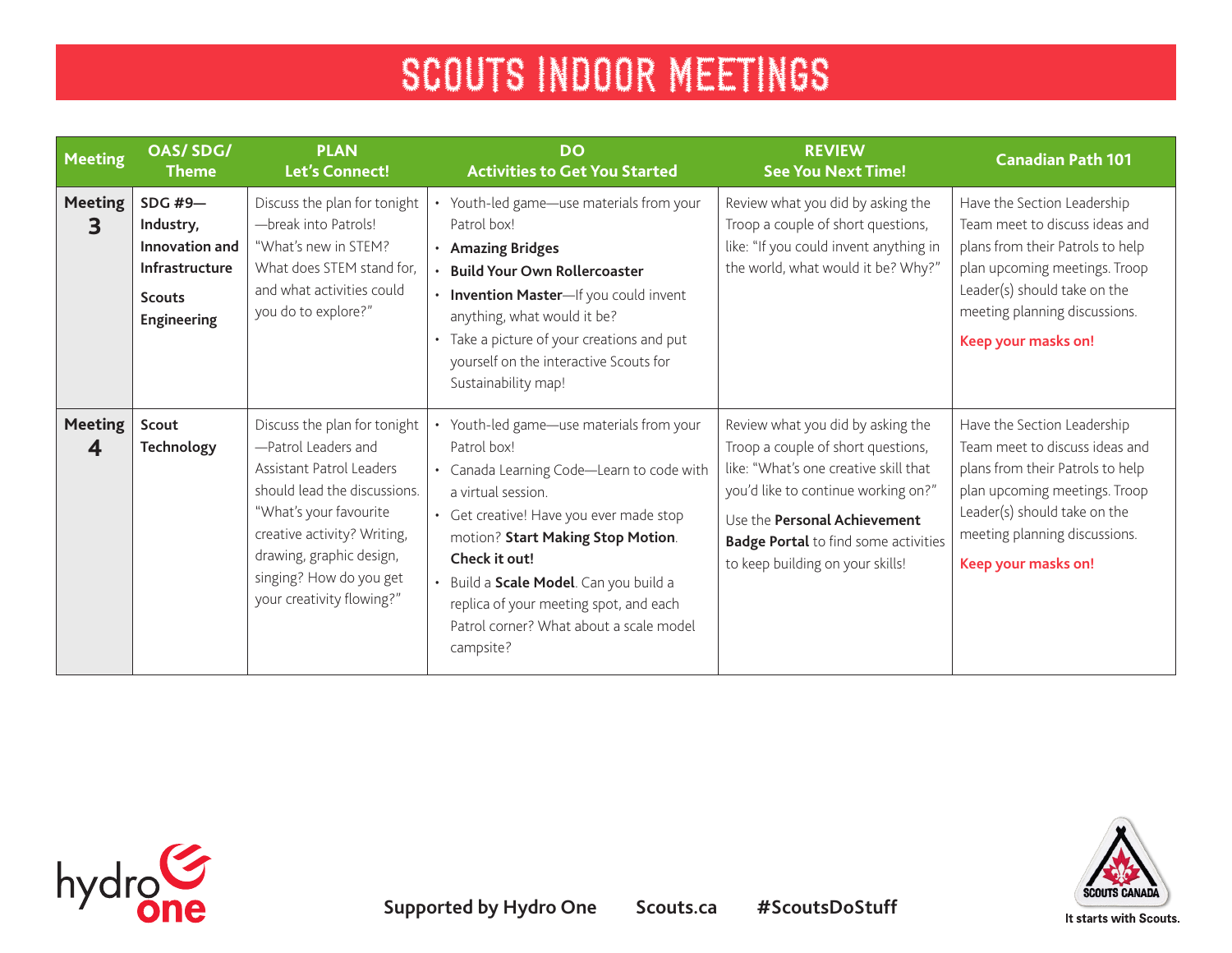**ALL SECTIONS CAN MEET INDOORS, OUTDOORS OR VIRTUALLY.** 

# Things to consider while getting back to indoor meetings and still physically distancing:



**Masks must be worn at all times.** 



**Hand washing must be performed regularly before, during and at the end of the meeting.** 



**Cleaning of the facility must be done at the beginning and the end of the meeting.** 



**Physical distancing of 2 metres must always be maintained by all attendees.** 



**Any individual showing symptoms of COVID-19 may not attend meetings.**

!

**Use the youths' input as much as possible. This guide is prescriptive at the beginning but moves to youth-led as you go. Use the youths' input as much as possible. If it is impossible to do the meeting indoors, take the meeting online.**



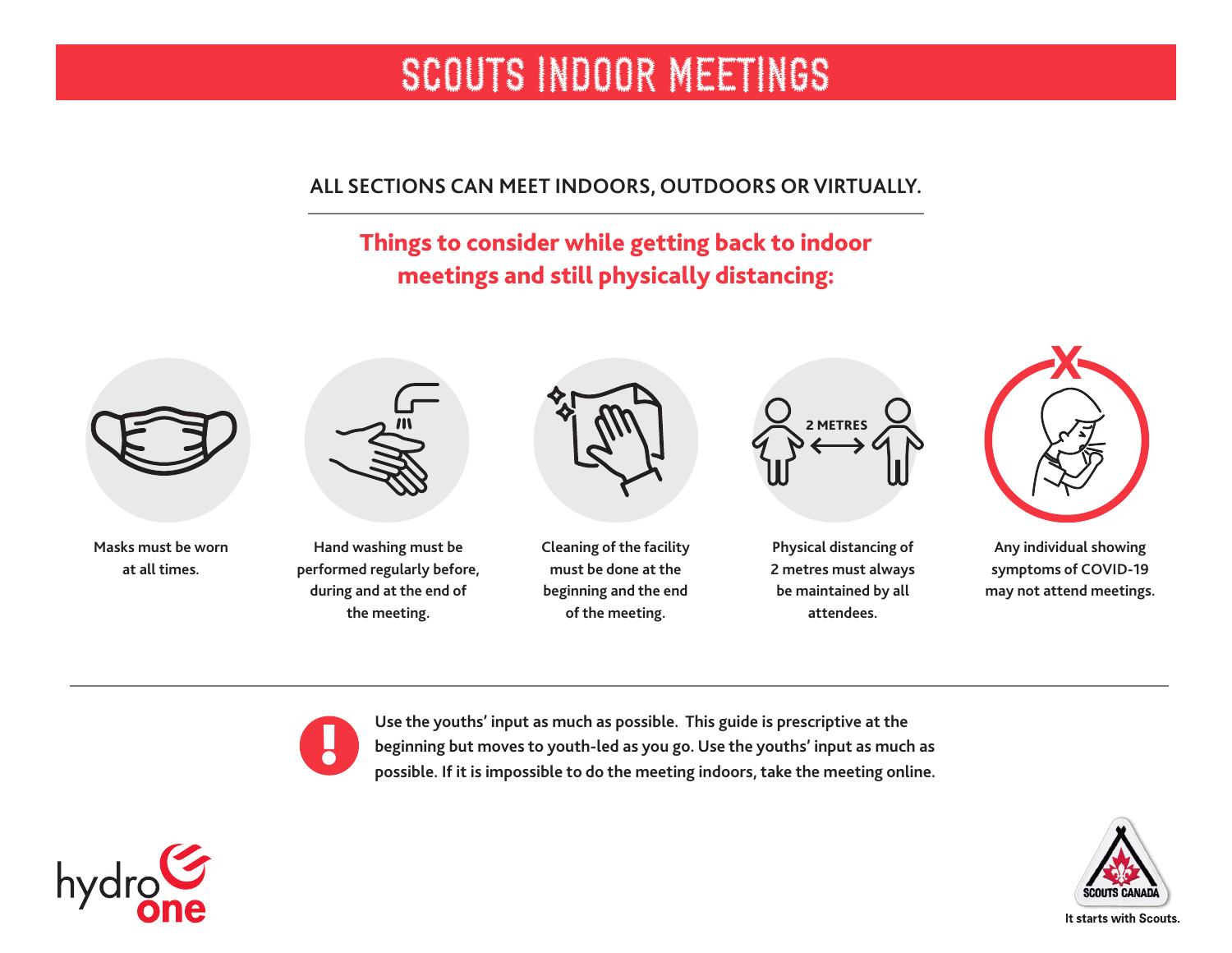### **Meeting with Patrol Council**

After your regular meeting, you should consider running a short meeting with your Troop Leadership Team (TLT). Your Troop Leaders and Patrol Leaders are selected by the Troop and are typically third or fourth-year Scouts (Grade 8 or 9). If you only have one or two Patrols, you could consider inviting a couple of responsible younger youth to the meeting.

During the meeting, you can discuss forming Patrols (if your Troop does not already have them) or how they can be used during meetings (if your Troop already uses the Patrol system). This might also be a good time to have the youth select a Troop Leader from among the youth if you do not already have one. Troop Leaders can take on a more significant role in meeting planning.

- Patrols are small teams of six to eight Scouts of mixed ages and experience levels. Each Patrol should have one or two Patrol Leaders/Assistant Patrol Leaders who will act as leaders for the Patrol.
- Patrols are a great way to have smaller meetings or adventures, and to allow all Scouts to take a turn speaking and taking a leading role during activities.

This meeting is also a good time to talk to the Patrols about upcoming meetings – what activities would they like to do? How would they like the meetings to run (in Patrols, as a Troop, etc.)?

Have the Patrols plan some discussion questions for next week's meeting. Meet in Patrols the following week and have the Patrol take a leading role in running

discussions and activities. Plan for the following week by having the Patrol help select a skill to teach or learn at the next meeting. Each Patrol can learn its own skill, or everyone can learn the same skill. Work with the Patrols to brainstorm a list of supplies each person will need so that you can ask the Scouts (and parents) to gather the supplies ahead of your next meeting.

### **Plan, Do, Review**

Plan, Do, Review is a fundamental part of the Canadian Path. It helps to ensure that youth are getting the most out of every adventure. Having youth be part of the planning process helps them to engage with the activity and ensures that they are passionate and excited about the activity. Reviewing the adventure keeps youth engaged and helps to direct future planning.

Plan, Do, Review doesn't have to be a long or boring process. Getting youth engaged by asking questions is an easy way to start: What would you like to do? What supplies do we need? Reviewing can also be a fun game, whether you throw a ball with questions on it, ask youth to draw out their answers, or have youth act out their favourite and least favourite parts of an adventure.

As part of your meetings, you have already been doing elements of Plan, Do, Review, but giving them names (e.g. "It's time to make our plan for tonight – what will we be doing?" "Let's review tonight's meeting") helps to reinforce the different steps and helps youth to be conscious about each stage.

# **Using Patrols**

Patrols are a great way to get the Scouts engaged in programming—some Scouts may not be comfortable sharing their voice in a larger group but may be more comfortable sharing in a smaller group, like a Patrol.

Patrols allow for different voices to be heard, and for more Scouts to take on leadership roles. Patrols encourage sharing and teamwork and are a key part of Section programming.

Even if you meet as a Troop, meeting in Patrols at the beginning of a Troop meeting (this is easier during inperson meetings), is a great way to start the night. Scouts can use their Patrol to take attendance, gather dues and get ready for that week's meeting. While meeting in small groups, Patrols can be a great way to break into smaller groups for activities, as well as to gather feedback.



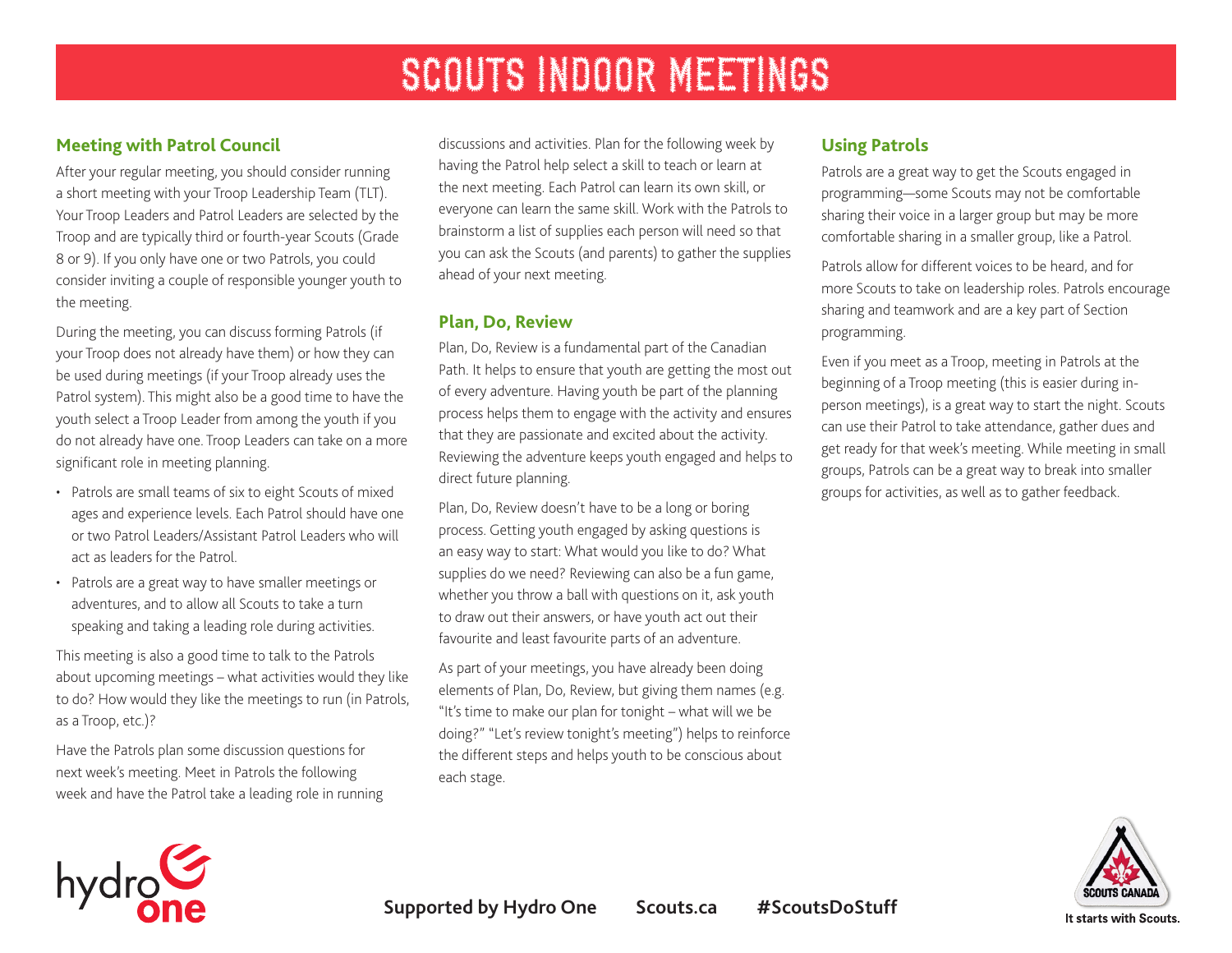# **Using Patrol Boxes**

Each Lair should have its own individual Patrol box. It should include but is not limited to:

- Scissors
- Glue
- Crayons
- Pens
- Pencils
	- Pencil sharpener
	- Eraser

In light of the pandemic, please make sure to have one

individual box within the Patrol box for each individual Cub or make sure to disinfect everything after each use.

By having a Patrol box, youth have everything they need and they don't need to wander around looking for equipment or wait to use the equipment. This also keeps them engaged.

### **SAGA Adventures**

Saga Adventures build on a theme from one week to the next, building skills as the youth go.

For example:

### **[What Would an Astronaut Do?](https://www.scouts.ca/scoutinglife/2020/04/what-would-an-astronaut-do/?scrolled=true)**

Stargazing  $\rightarrow$  Find the International Space Station (ISS)  $\rightarrow$  Design a Mission Patch  $\rightarrow$  Design a Planet  $\rightarrow$  Making Freeze-Dried Foods  $\rightarrow$  **[Blast Off](https://www.scouts.ca/activity-finder/blast-off.html)** 

#### **Movie Maker**

Write a Script  $\rightarrow$  Watch a Movie  $\rightarrow$  Dissect an old camera  $\rightarrow$  Make a Poster or **[Tell the World](https://www.scouts.ca/activity-finder/tell-the-world.html)** → Learn Costume Design and Acting Basics  $\rightarrow$  [Start Making Stop Motion](https://www.scouts.ca/activity-finder/start-making-stop-motion.html) or Special Effects  $\rightarrow$  Make a Short Film and Record It!

You can also use this for lots of different themes. The only limit is your imagination!

Look at those big adventures and work backwards to ensure that the youth build the skills needed to accomplish the adventure at the end.

### **Related Resources**

- **[Online Meeting safety tip](https://scoutsca.s3.amazonaws.com/2020/04/virtual-scouting-safety.pdf)**
- **[Guide to Personal Achievement Badges](https://scoutsca.s3.amazonaws.com/2019/02/s-pab-guide.pdf)**
- **[Personal Achievement Badge template](https://scoutsca.s3.amazonaws.com/2019/02/s-pab-template.pdf)**
- **[A Guide to PABs for parents](https://scoutsca.s3.amazonaws.com/2019/02/guide-to-pab-for-parents.pdf)**
- **[Guide for badge mentors](https://scoutsca.s3.amazonaws.com/2019/01/st-pdr-guide-for-badge-mentors-pab.pdf)**
- **[How Do I support PABS](https://scoutsca.s3.amazonaws.com/2019/01/st28-pdr-how-do-i-support-pa-badges.pdf)**
- **[Outdoor Adventure Skills](https://www.scouts.ca/programs/canadian-path/about/outdoor-adventure-skills.html)**
- **[Woggle Resources](https://www.scouts.ca/news-and-events/newsletter-archives.html)**
- **[Scouting at Home](https://www.scouts.ca/programs/scouting-at-home/overview.html)**
- **[Great Canadian Adventure](https://www.scouts.ca/programs/great-canadian-scouting-adventure/explore.html)**
- **[Youth Leadership Training](https://www.scouts.ca/programs/youth-leadership/overview.html)**
- **[PAB Portal](https://www.scouts.ca/programs/canadian-path/personal-achievement-badges/overview.html)**
- **[Scouts for Sustainability](https://www.scouts.ca/programs/scouts-for-sustainability/overview.html)**



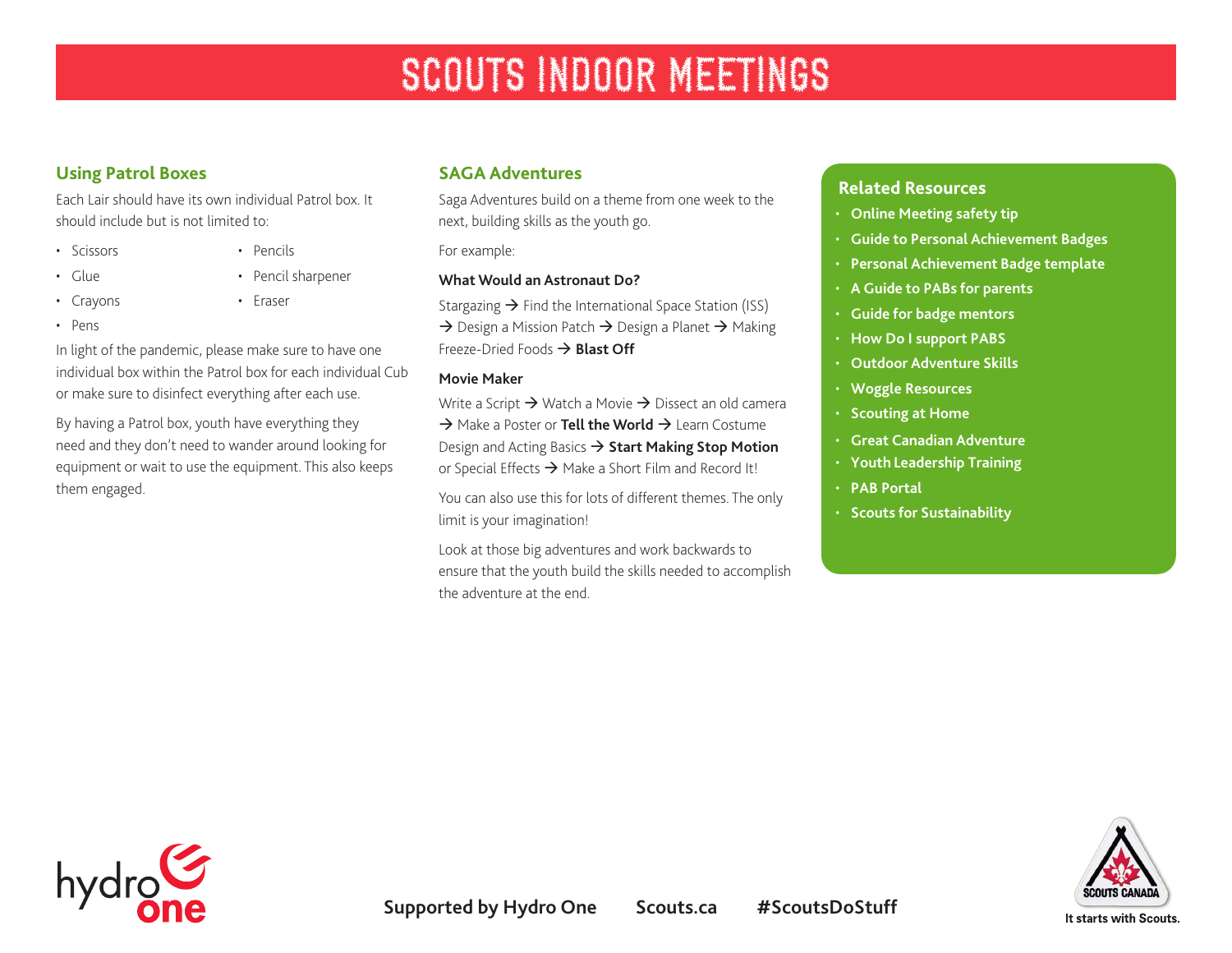# **Some suggested OAS/SDG/Themes you may want to use**

#### **Scouts for Sustainability—Phase 1**

- SDG #3—Good Health and Well-being
- $\cdot$  SDG #15—Life on Land
- SDG #14—Life Below Water
- SDG #9-Industry, Innovation and Infrastructure

### **Personal Achievement Badges (PABs)**

- Scouts Technology
- Scout Space
- Scout Hobby
- Scouts Engineering

#### **Scouts for Sustainability**

Four Goals have been launched in Phase 1—fall 2020 and another four will be launching in spring 2021. These activities and Goals are a great way to make a positive difference! Maybe you want to work on bronze or go straight for gold as you strive for the new Sustainability Badge! Make sure to take photos and upload onto the **[interactive map](https://www.scouts.ca/programs/scouts-for-sustainability/take-action.html?city=Ottawa&prov=ON&page=0&limit=20)** and see what others are posting across the country, too!

#### **Personal Achievement Badge Portal**

This is a great resource to help you set out a plan for your Personal Achievement Badges (PAB) and personal progression! Use the quiz to find the best PAB for you. You can even filter by mood, Program Area, or just filter alphabetically!

#### **Activity Database**

It's so easy to find the perfect activity in the new Activity Database! Looking for an outdoor or indoor activity? A quick game? A longer project? Filter to find the best variety of activities!

### **The Great Canadian Adventure**

Explore our amazing country though biodiversity, ecology, and World Heritage sites. Visit the Canadian World Heritage sites virtually and see what Canada has to offer!



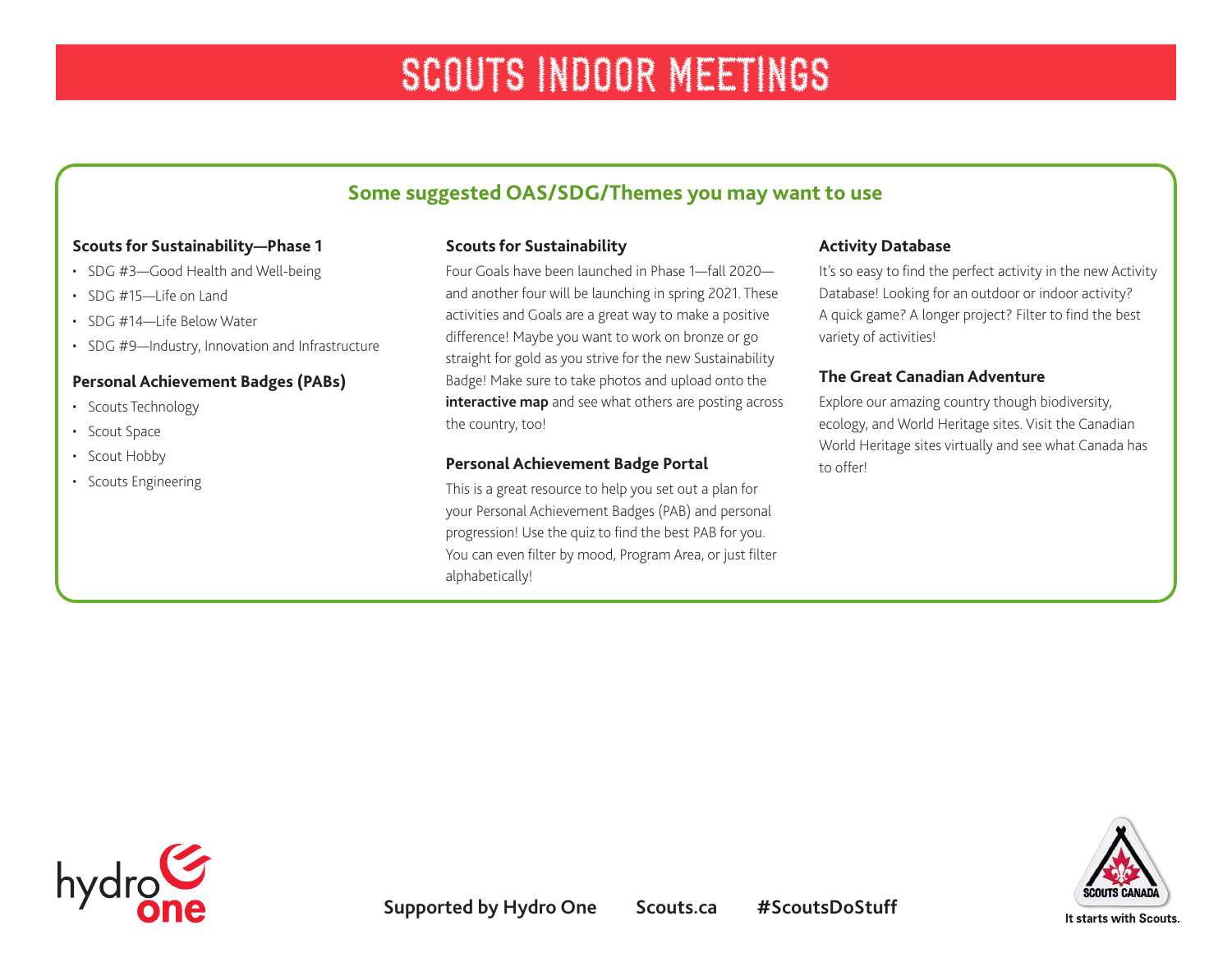- Learn to code with Canada Learning Code! CLC offers private sessions—set one up for your Troop and help everyone to learn some coding basics. They also have lots of unplugged activities that can be done without a computer or any coding knowledge!
- **[Build a Map](https://www.scouts.ca/activity-finder/build-a-map.html)** or use an existing map to plan a hike for the spring. What landmarks would you like to visit as a Troop? **[Hike a Marathon](https://www.scouts.ca/activity-finder/hike-a-marathon.html)** or **[How Far Can We Go](https://www.scouts.ca/activity-finder/how-far-can-we-go.html)**
- Set up an indoor orienteering course or learn the different directions on a compass.
- Just because you're meeting indoors, that doesn't mean you can't spend some of your time outside! Have everyone bring their snow gear and have a winter Olympics evening. Snow races, building competitions, etc.
- You can also go outdoors and try some stargazing. Even if you have already done this in the fall, it's fun to learn about how the sky changes throughout the year. Build a space SAGA adventure to progress over the winter season!
- What do different animal footprints look like? Create your own animal footprints using dirt and 'plaster of paris', and move around the gym like different animals.
- Try doing some STEM experiments or activities. Activities that can be done on a small scale with each

person doing their own might be best, or otherwise, something that can be done in front of a Patrol that everyone can see without having to gather too close. **[Paper Rollercoaster](https://www.scouts.ca/activity-finder/build-your-own-rollercoaster.html)**, **[Invention Master](https://www.scouts.ca/activity-finder/invention-master.html)** 

**Other Activities for Indoor Scouting**

- Think sustainable and use old t-shirts to make your own reusable bags. **[Bag For Life](https://www.scouts.ca/activity-finder/bag-for-life.html)**
- Have a sports night and invent a unique sport of your own, or try playing a new sport you have never played before. **[Create a Truly Canadian Sport](https://www.scouts.ca/activity-finder/create-a-truly-canadian-sport.html)**, **[Get Active](https://www.scouts.ca/activity-finder/get-active.html)**
- Go on a trip around the world! Act out your dream destination and imagine you're on a trip far away. You could even use a computer and projector to go on a virtual tour of a city or country! **[Dream Destination](https://www.scouts.ca/activity-finder/dream-destination.html)**, **[Virtual Trek](https://www.scouts.ca/activity-finder/virtual-trek.html)**
- Build your own Scout Trucks! **[Fastest Vehicle Ever](https://www.scouts.ca/activity-finder/fastest-vehicle-ever.html)**
- Celebrate a holiday or tradition from another culture. Play games, learn a dance, play special music, etc. **[A New Reason To Party](https://www.scouts.ca/activity-finder/a-new-reason-to-party.html)**
- Learn about how muscles, tendons and bones work and try doing some yoga or Zumba! Have Patrol Leaders run class for the rest of the Troop! **[That's a](https://www.scouts.ca/activity-finder/thats-a-stretch.html)  [Stretch!](https://www.scouts.ca/activity-finder/thats-a-stretch.html)**
- How awesome is your Troop? Share the best parts of your Troop by building a website. Sharing your adventures online is a great way to inspire others! **[Tell the World](https://www.scouts.ca/activity-finder/tell-the-world.html)**
- Get crafty, while staying sustainable, and make your own toothpaste! What's the funkiest flavour you can think of? **[Totally Tubular](https://www.scouts.ca/activity-finder/totally-tubular.html)**
- Create a piece of winter gear, like a sit-upon or neck warmer. **[\(OAS Winter Skills 2.11\)](https://scoutsca.s3.amazonaws.com/2019/01/winter-skills-en.pdf)**
- Try learning about different kinds of maps topographical maps, orienteering maps, or maps of your local area. What are some similarities between the maps? Differences? **[\(OAS Trail Skills 3.3, 3.4](https://scoutsca.s3.amazonaws.com/2019/01/trail-skills-en.pdf))**  Take it a step further by learning about GPS (Global Positioning System). **[\(OAS Trail Skills 3.5\)](https://scoutsca.s3.amazonaws.com/2019/01/trail-skills-en.pdf)**
- **[Learn about the seven principles of Leave No](https://www.scouts.ca/resources/program-resources/leave-no-trace.html)  [Trace](https://www.scouts.ca/resources/program-resources/leave-no-trace.html)** and find a creative way to help your Troop remember them—make a poster, write a song or make a fun video!
- Run a series of Patrol challenges—have the Patrol Leaders choose some different skills your Troop has learned and find related challenges (e.g. tie a reef knot, use a compass to find a direction, etc.). Set these up as a series of tasks—Patrols can move through the challenges and see which Patrol can complete the most challenges correctly!

For even more ideas of games and activities you can do safely while distancing, check out the **[Scouts Canada](http://wiki.scouts.ca/en/Physically_Distant_Meetings)  [Wiki](http://wiki.scouts.ca/en/Physically_Distant_Meetings)**!





It starts with Scouts.